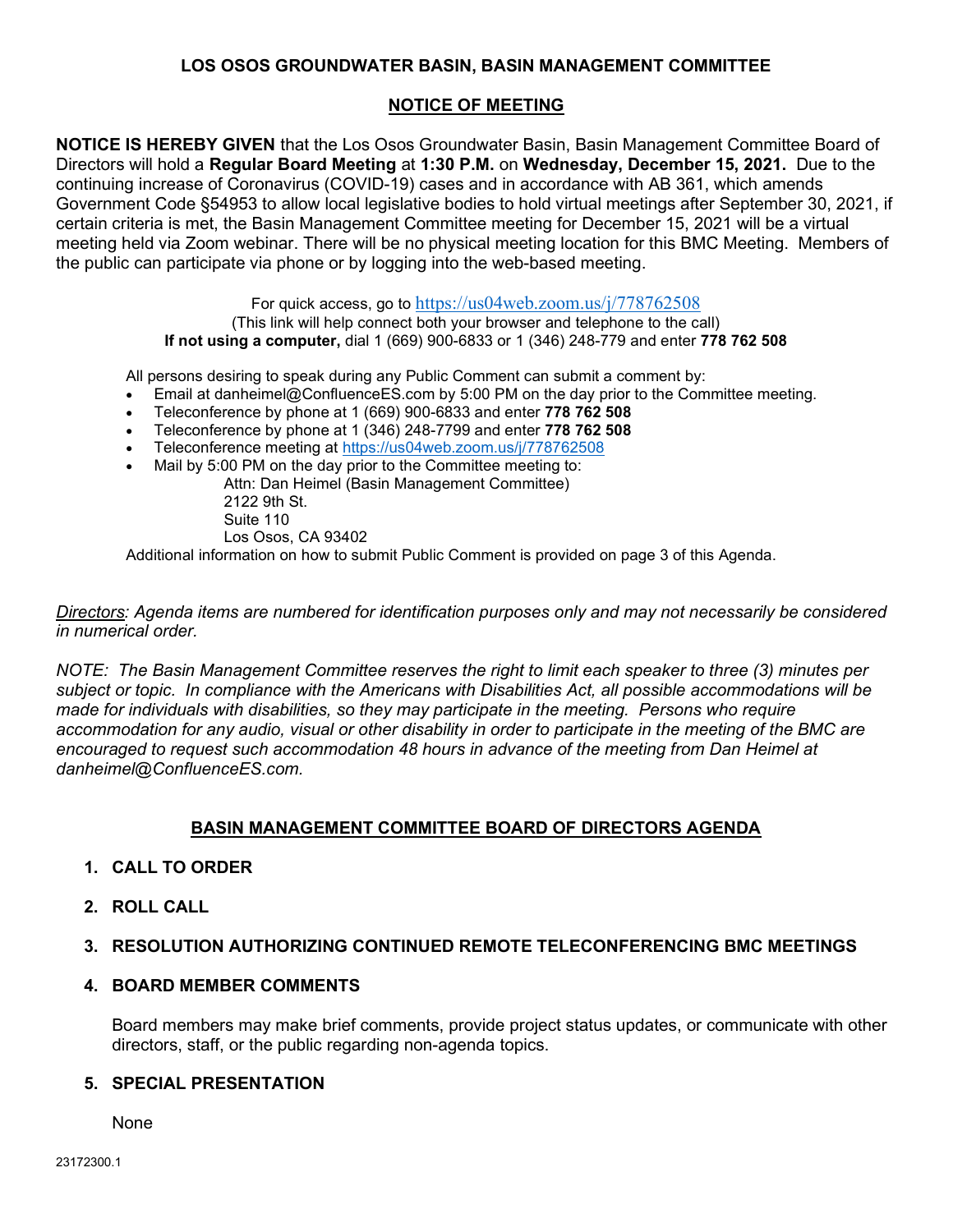## 6. CONSENT AGENDA

The following routine items listed below are scheduled for consideration as a group. Each item is recommended for approval unless noted and may be approved in their entirety by one motion. Any member of the public who wishes to comment on any Consent Agenda item may do so at this time. Consent items generally require no discussion. However, any Director may request that any item be withdrawn from the Consent Agenda and moved to the "Action Items" portion of the Agenda to permit discussion or to change the recommended course of action. The Board may approve the remainder of the Consent Agenda on one motion.

- a. 2021 Budget Update and Invoice Register
- b. Approval of Minutes from November 17, 2021 BMC Meeting
- c. Approval of Minutes from October 27, 2021 BMC Meeting

# 7. PUBLIC COMMENTS ON ITEMS NOT APPEARING ON THE AGENDA

The Basin Management Committee will consider public comments on items not appearing on the agenda and within the subject matter jurisdiction of the Basin Management Committee. The Basin Management Committee cannot enter into a detailed discussion or take any action on any items presented during public comments at this time. Such items may only be referred to the Executive Director or other staff for administrative action or scheduled on a subsequent agenda for discussion. Persons wishing to speak on specific agenda items should do so at the time specified for those items. The presiding Chair shall limit public comments to three minutes.

# 8. EXECUTIVE DIRECTOR'S REPORT

# 9. ACTION ITEMS

### a. Calendar Year 2022 BMC Budget

Recommendation: It is recommended that the BMC: 1) receive recommendations and approve the Calendar Year 2022 BMC Budget; 2) approve Calendar Year 2022 BMC Executive Director and Hydrogeologist consultant proposals; or 3) provide alternate direction to staff.

### 10. ADJOURNMENT